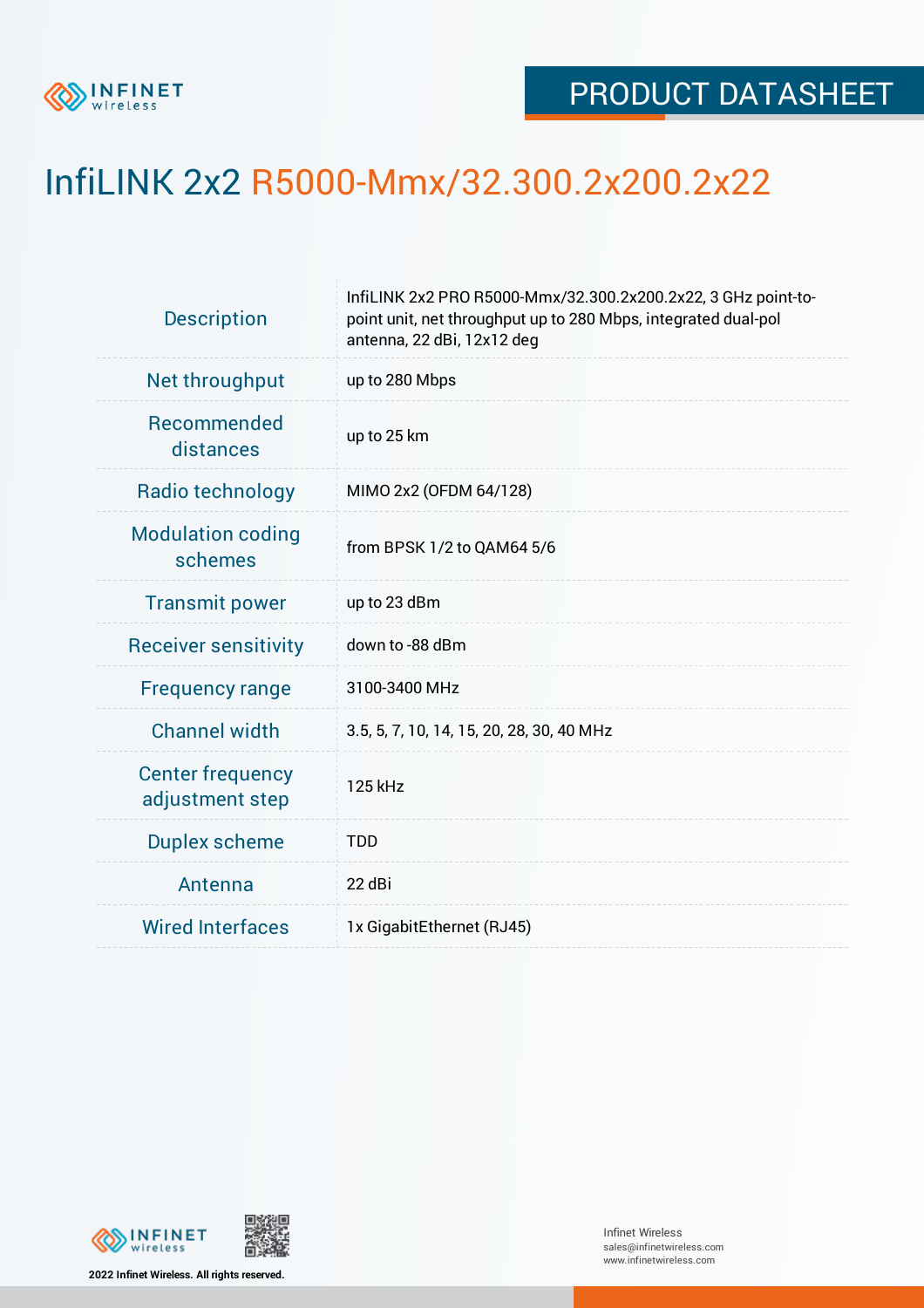

## PRODUCT DATASHEET

## InfiLINK 2x2 R5000-Mmx/32.300.2x200.2x22

| Consumption                | up to 20 W                                                                                                                                                                                                                                                                                                                 |                     |                       |                          |              |                 |  |  |
|----------------------------|----------------------------------------------------------------------------------------------------------------------------------------------------------------------------------------------------------------------------------------------------------------------------------------------------------------------------|---------------------|-----------------------|--------------------------|--------------|-----------------|--|--|
| <b>Power options</b>       | 110-240 VAC @ 50/60 Hz, ±4356 VDC                                                                                                                                                                                                                                                                                          |                     |                       |                          |              |                 |  |  |
| <b>Outdoor Unit (ODU)</b>  | 371 x 371 x 90 mm, 3.4 kg                                                                                                                                                                                                                                                                                                  |                     |                       |                          |              |                 |  |  |
|                            |                                                                                                                                                                                                                                                                                                                            |                     |                       |                          |              |                 |  |  |
| <b>Part Number Options</b> | Prefix<br>R5000-<br>Mmx                                                                                                                                                                                                                                                                                                    | Freq.<br>Band<br>32 | <b>Bitrate</b><br>300 | Output<br>Power<br>2x200 | Ant.<br>2x22 | Capacity<br>300 |  |  |
| <b>Part Number Example</b> | R5000-Mmx/32.300.2x200.2x22                                                                                                                                                                                                                                                                                                |                     |                       |                          |              |                 |  |  |
| <b>Packing List</b>        | - Outdoor unit R5000-Mmx/32.300.2x200.2x22 - 1 pcs.<br>- Power Supply IDU-BS-G - 1 pcs.<br>- Power Cord - 1 pcs.<br>- Connector - 1 pcs.<br>- Standard RJ-45 connector - 1 pcs.<br>- Shielded RJ-45 connector - 1 pcs.<br>- RJ-45 Plug Cap - 1 pcs.<br>- MONT-KIT-85 Mounting kit - 1 pcs.<br>- Quick Start Guide - 1 pcs. |                     |                       |                          |              |                 |  |  |



**2022 Infinet Wireless. All rights reserved.**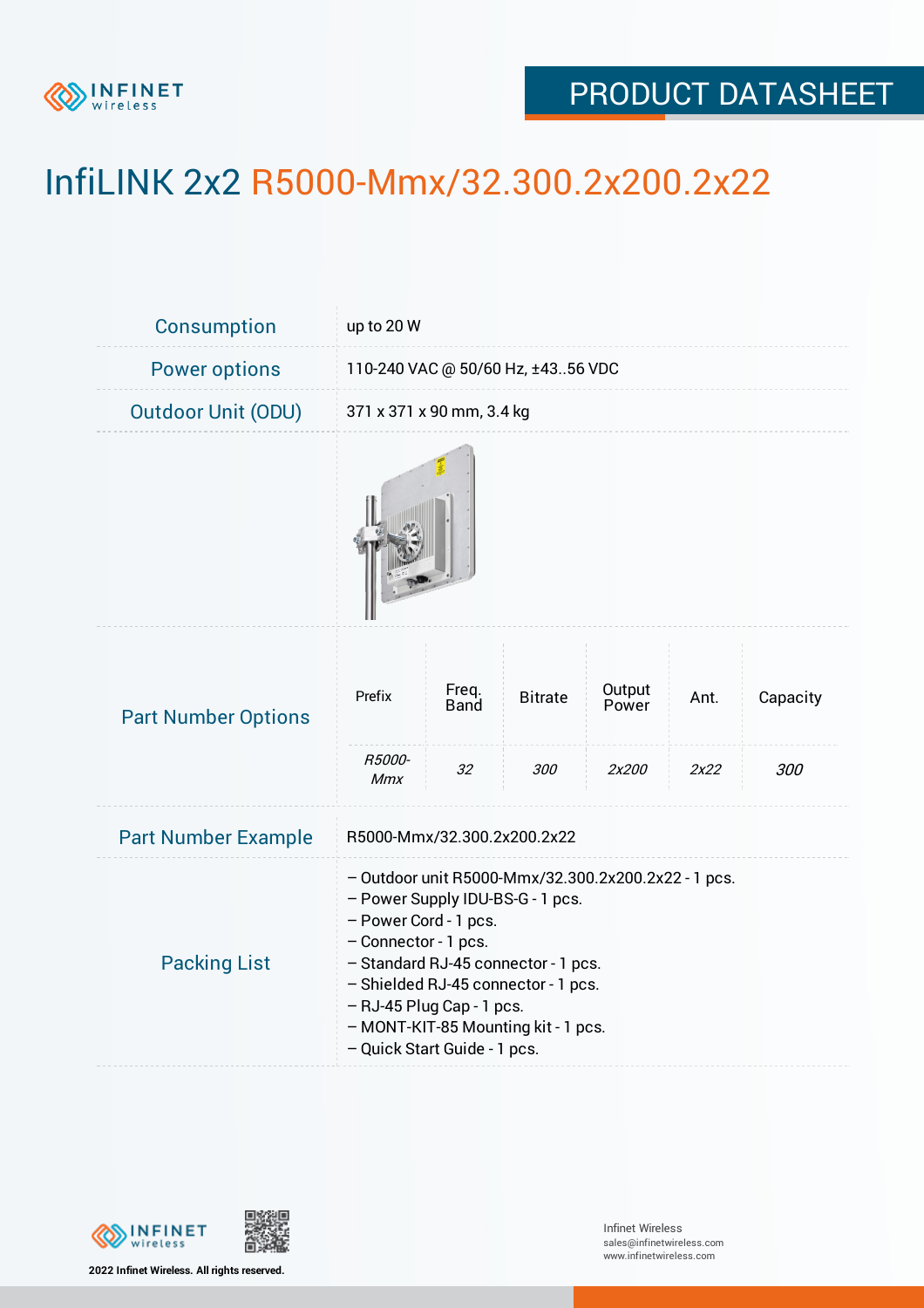

## PRODUCT DATASHEET

# InfiLINK 2x2 R5000-Mmx/32.300.2x200.2x22

### Features

#### **RADIO**

- **Voice/RTP Aware Superpacketing**
- **DFS**
- **Automatic Bitrate Control** Þ
- Þ **Automatic Transmit Power Control**
- ь **TDD synchronization using AUX-ODU-SYNC (excluding Smn/Lmn)**
- **Spectrum Analyzer mode** ۰
- **Channel testing tools** ١

#### **NETWORKING**

- **Ethernet-over-IP and IP-over-IP tunneling**
- **ARP protocol support** ٠
- ۱ **MAC/IP filtering**
- Þ **Full-fledged 2nd layer switch**
- Þ **RIPv2 / OSPFv2 /static routing**
- **L2/L3 Firewall** Þ
- **NAT (multipool, H.323-aware)** Þ
- Þ **DHCP client/server/relay**

#### **MANAGEMENT FEATURES**

- **Various Management Protocols: HTTP, HTTPS, Telnet, SSH, SNMP v1/2c/3 (MIB-II and proprietary MIBs)**
- **Graphical User Interface**
- **LED Indication: power status, wireless and wired link status, signal level**
- **Antenna alignment tool**
- ٠ **Automatic software update**
- **Online monitoring with proprietary EMS InfiMONITOR.**

#### **QUALITY-OF-SERVICE**

- **17 priority queues**
- **IEEE 802.1p support**
- **IP TOS / DiffServ support**
- ٠ **Full voice support**
- **Traffic limiting (absolute, relative, mixed)** ٠
- **Traffic redirection**